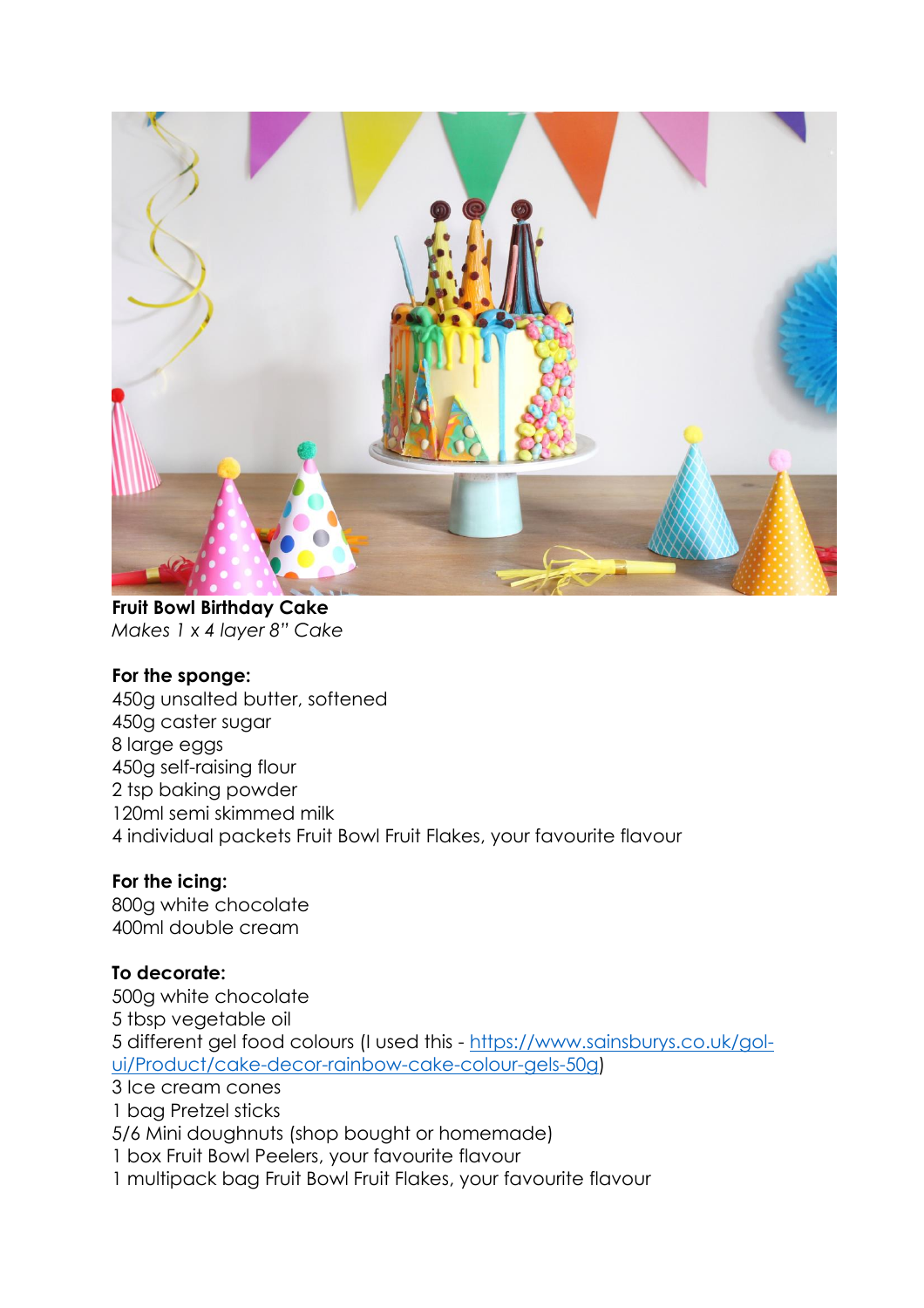1 multipack bag Fruit Bowl Dino Yogurt Eggs

1 multipack bag Fruit Bowl Yogurt Raisins

1 multipack bag Fruit Bowl Yogurt Flakes, your favourite flavour

### **Method**

- 1. Preheat the oven to 160°C (fan) and line four 8" cake tins with baking parchment.
- 2. In a stand mixer or large mixing bowl (using an electric hand whisk), cream together the butter and sugar until light and fluffy.
- 3. Add the eggs and mix until combined.
- 4. Add in the flour and baking powder, followed by the milk and mix until no lumps remain.
- 5. Fold through the Fruit Flakes using a spatula.
- 6. Divide the batter evenly between the lined cake tins and bake for 25- 30 minutes until golden and springy to touch.
- 7. Allow to cool completely before levelling off if needed.

## **To make the icing:**

- 1. Heat the white chocolate in a microwave for 30 second increments until fully melted.
- 2. Pour in the double cream and whisk until thick like double cream. If your icing is too soft, place it in the fridge for a while and then try whisking again.

# **For the decorations:**

Doughnuts, Pretzel Sticks and Party Hats

- 1. Melt the white chocolate and divide evenly into 5 bowls.
- 2. Add 1 tbsp of vegetable oil to each bowl and mix until combined. This will stop it from seizing when you add the colourings.
- 3. Colour each bowl of melted chocolate a different colour, using as much or as little colouring as you like.
- 4. Dip your doughnuts in the various colours and sprinkle with Fruit Flakes, pop in the fridge to set.
- 5. Dip your pretzel sticks in the various colours and sprinkle some with Fruit Flakes, pop in the fridge to set.
- 6. For the party hats, using a pastry brush, paint your ice cream cones using the different colour chocolates.
- 7. Place in the fridge to set before applying a second coat and decorating with Fruit Peelers and Fruit Flakes. To make the toppers, roll up Peeler strands, secure with a toothpick and poke through the top of each 'hat'.

### Bark

1. Line a small tray with baking parchment. Dollop about 4 tsp of each remaining coloured chocolate randomly on the parchment, tap on the work surface and then swirl with a toothpick.